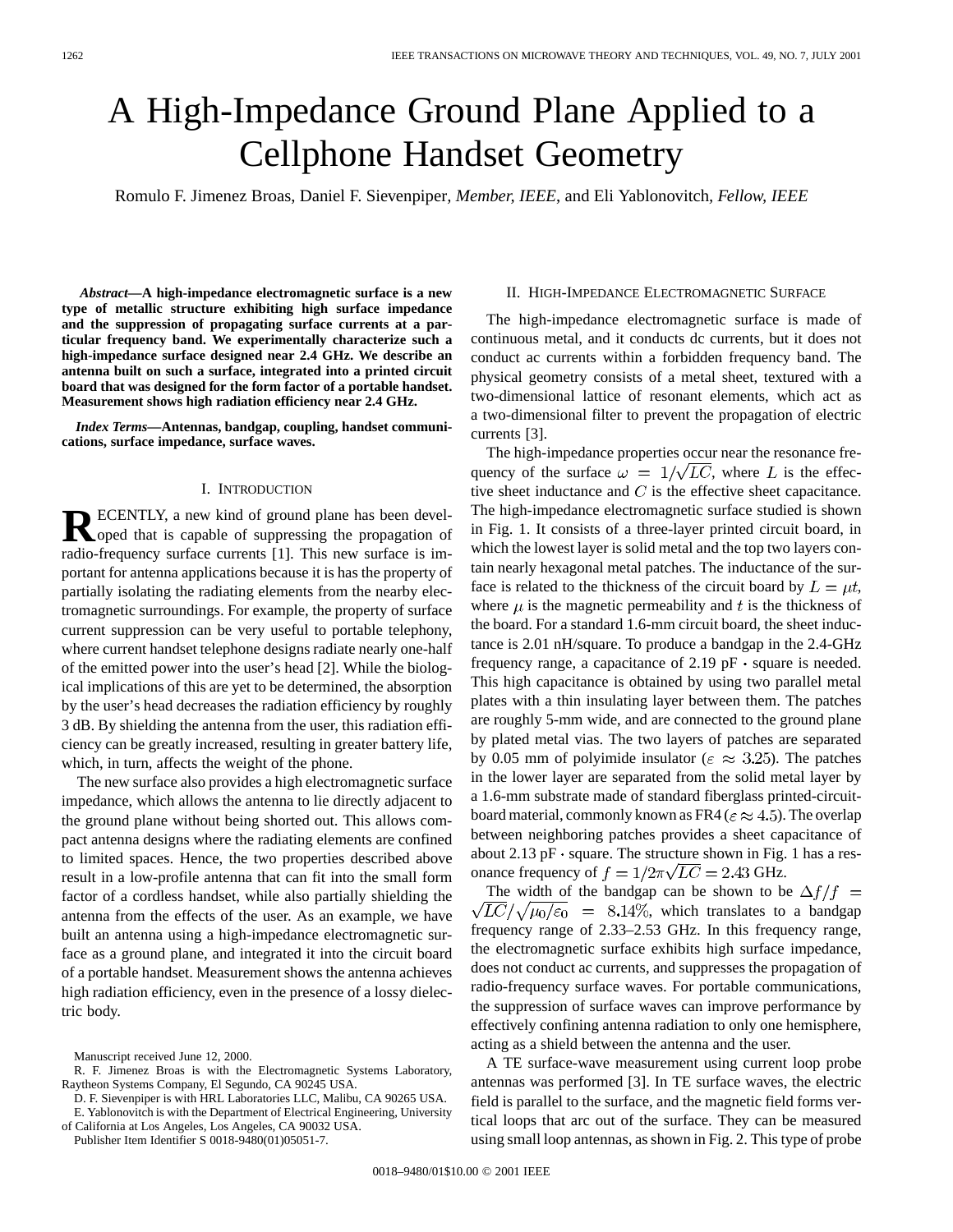

Fig. 1. (a) Side view of the high-impedance electromagnetic surface. (b) Top view of the high-impedance electromagnetic surface.



Fig. 2. Experimental setup to measure the transmission of TE surface waves.

can be constructed as a small wire loop connecting the two conductors of a coaxial cable. The plane of the loop is parallel to the surface, creating a vertical magnetic field that couples to the magnetic field of the TE surface waves.

The result of the measurement is shown in Fig. 3, confirming the bandgap. A sharp jump in transmission of about 20 dB occurs at 2.53 GHz, indicating the TE band edge. Beyond this frequency, transmission is much higher compared to the bandgap frequency band, with only small fluctuations due to speckle. Since the probe used in this experiment can also couple to TM waves, the TM band edge is also visible in this measurement at about 2.3 GHz.

# III. CORDLESS HANDSET PROTOTYPE—MEASUREMENT AND ANALYSIS

The antenna geometry that we studied consisted of a horizontal copper wire etched on a piece of FR4 board. This antenna geometry was a bent-wire horizontal antenna fabricated as an additional printed circuit layer. An impedance-matching



Fig. 3. Measurement of the transmission of TE surface waves.

pattern was employed on the end near the feed point to ensure low reflection  $(S_{11})$  over a wide band.

The high-impedance electromagnetic surface with the attached antenna was soldered to a 5 cm  $\times$  15 cm FR4 circuit board to simulate the presence of the phone circuitry. This prototype simulates a design in which the antenna is integrated into the circuit board of the phone to minimize cost. One side of the circuit board was solid copper, and the other side etched clean to reveal bare FR4. The solid metal back side of the antenna ground plane was soldered to the copper side of the blank circuit board. The addition of real circuit traces and components may tend to increase absorption into the board, thus, this may be considered a best-case situation. The antenna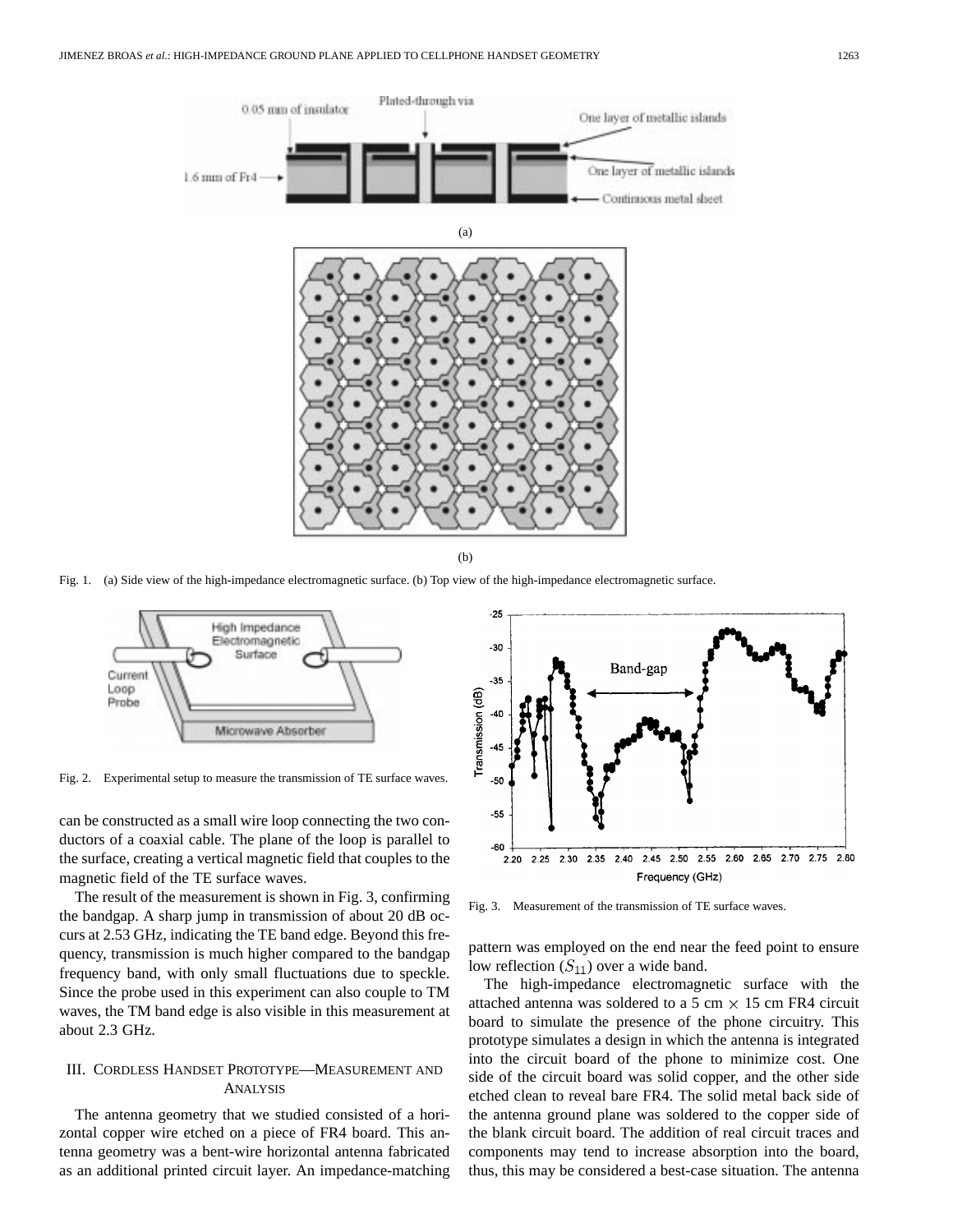

Fig. 4. Portable handset prototype with an antenna using a high-impedance electromagnetic surface as a ground plane.



Fig. 5. Measured S11 plot of the antenna using a high-impedance electromagnetic surface as a ground plane.

geometry along with the prototype is shown in Fig. 4. The of the antenna and prototype is shown in Fig. 5.

The radiation pattern of the antenna on a high-impedance electromagnetic surface is shown in Fig. 6. The frequency shown is 2.44 GHz, which is inside the bandgap. At the  $0^{\circ}$ polar angle, the cordless telephone prototype has its antenna facing the horn and its attached FR4 Circuit Board pointing toward the  $270^{\circ}$  polar angle. Note that the front-to-back ratio is approximately 10 dB. Antenna measurements were performed from 2.2 to 2.8 GHz. Since the designed bandgap is from 2.33 to 2.53 GHz, frequencies both inside and outside the bandgap were analyzed.



Fig. 6. Radiation pattern of an antenna on a high-impedance electromagnetic surface. The frequency is 2.44 GHz.



Fig. 7. Radiation efficiency versus frequency.

The radiation efficiency as a function of frequency shown in Fig. 7 was obtained by comparing the radiation pattern of the antenna on a high-impedance electromagnetic surface to a standard gain horn whose radiation properties were well documented [4]. The radiation transmissions of both the antenna on a high-impedance electromagnetic surface and the standard gain horn were measured. The first steps in the calculation are obtaining the cross sections associated with the full-width at halfmaximum (FWHM) values for both radiation transmissions. If  $\Omega_H$  is the standard gain horn's cross section and  $\Omega_A$  is the cross section of the antenna on a high-impedance electromagnetic surface, then antenna efficiency  $\eta$  is defined as follows:

$$
\eta = \frac{\Omega_A}{\Omega_H} \left( 10^{-\Delta/10} \right)
$$

where  $\Delta$  is the absolute value difference between the peak transmission values of the horn and antenna. The antenna efficiency definition above compares the efficiency of the antenna on a high-impedance electromagnetic surface to the efficiency of the horn.